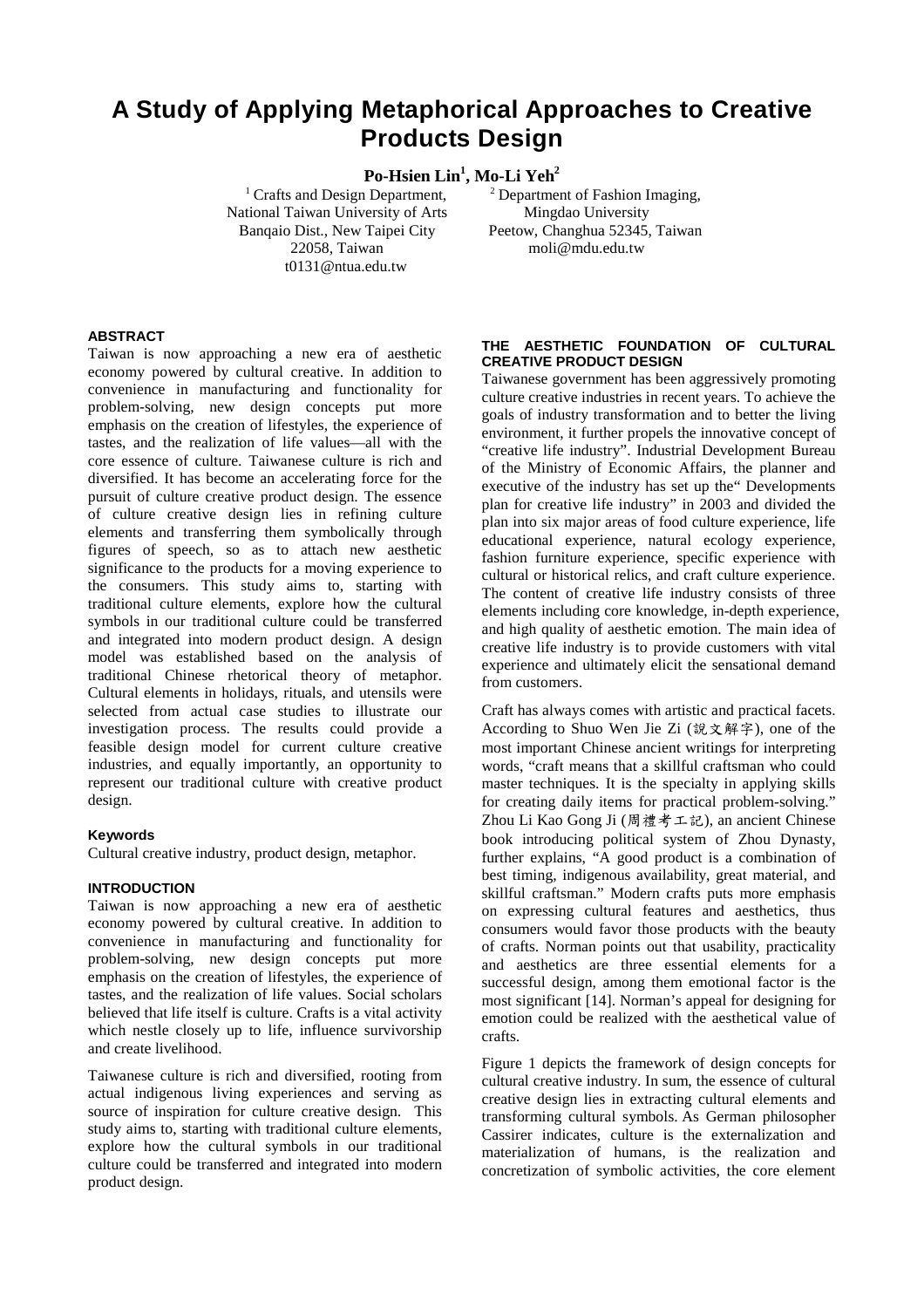being symbols. He asserts that symbolic form is the form for all human cultures [2]. The carrier of cultural elements could come from various sources. Through extracting cultural elements and transferring them into symbols, design endows the products with new aesthetic significance and brings the consumers an empathic sensation.



**Figure 1. The framework of design concepts for cultural creative industry** 

American philosopher Susanne Langer was greatly influenced by Cassirer and suggests that "Art is the creation of forms symbolic of human feeling," which made itself a dominantly influential aesthetic theory in recent years [10]. A good product is a craft which exercises discourse with people through its sensational image and brings inspiration to them. Empathy, what the aestheticians stress, is the essential strength in bringing a heart-moving experience. The foundation of empathy lies usually on the reflections of individual daily life experiences.

Cultural creative industry should stress on heart-felt affection. As Lin indicates, culture is a lifestyle, design is a life taste, creativity is recognition of a touching experience while industry is a medium, means or method in realizing cultural creative [13]. When automation and digitalization make possible production in small scale but with great variety, the craftsmanship of quality industrial products cannot be overstressed. As American design expert Norman states, the emotional side of design may be more critical to a product's success than its practical elements [14]. Norman's concepts, representing a new direction for modern design philosophy, also emphasize the great value of craftsmanship in cultural creative industries.

#### **THE MODEL OF CULTURAL CREATIVE PRODUCT DESIGN**

The changes in the  $21<sup>st</sup>$ -century design philosophy have offered a rich theoretical framework for cultural creative design. Norman presents in his book "Emotional Design" three levels of emotional design-visceral,

behavioral and reflective. The visceral level involves direct feelings when in touch with a product, including shape, style, tactile impression, material and weight. The behavioral level is non-conscious, including the pleasure after exercise, or the delight after a shower. The reflective level presents conscious behaviors such as the pop culture or style and tastes [14].

Leong and Clark suggest a brief framework for investigating cultural product design, dividing it into three space structures as the external concrete tactile level, middle behavioral level and the inner invisible spiritual level [11]. Hsu, Lin and Chu expand the three levels, offer more detailed explication, and provide a cultural creative design model which could further facilitate comparison, application and thinking for design (Figure 2) [6]. This theoretical framework could serve as the focal points when investigating individual stages for cultural product design.



#### **Figure 2. Three layers and levels of cultural objects and design features (Hsu, Lin, & Chu, 2004)**

For practice in design, Hsu studied products with aboriginal cultural-elements. He conducted factor analysis on cultural information, product content, design check-up and design evaluation, integrated two additional recognition facets on consumer expectation and design behavior, and then derived a ten-step model for cultural product design concept [5]. This initial model now has been modified by Hsu himself, inducting the ten steps into four stages of describing current status, goal-setting, compiling analysis and product design (as showed in Figure 3) [7].

| Setting an Objective<br><b>Telling a Situation</b>                                                                                                                                                                                                |                                                                                                        |                                                                                                                                                                                                                                                                    | <b>Writing an Analysis</b>                                                                                                                                                                                                                                                                                                                                                               |                                                                                             | <b>Designing a Product</b>                                                                                                                                                                                                                               |  |
|---------------------------------------------------------------------------------------------------------------------------------------------------------------------------------------------------------------------------------------------------|--------------------------------------------------------------------------------------------------------|--------------------------------------------------------------------------------------------------------------------------------------------------------------------------------------------------------------------------------------------------------------------|------------------------------------------------------------------------------------------------------------------------------------------------------------------------------------------------------------------------------------------------------------------------------------------------------------------------------------------------------------------------------------------|---------------------------------------------------------------------------------------------|----------------------------------------------------------------------------------------------------------------------------------------------------------------------------------------------------------------------------------------------------------|--|
| *Step1 Discussing the condition<br>· Step2 Recognizing the trend                                                                                                                                                                                  |                                                                                                        | *Step3 Targeting the consumer<br>• Step4 Describing the scenario<br>• Step5 Establishing the direction                                                                                                                                                             | · Step6 Analyzing the culture<br>• Step7 Connecting the relationships<br>*Step8 Selecting the rational                                                                                                                                                                                                                                                                                   | >Step9                                                                                      | Developing the concept<br>· Step10 Completing the design                                                                                                                                                                                                 |  |
| <b>Consumers' Attitude</b><br>· Understanding of<br>tribal culture.<br>· The significant<br>features in culture<br>• The appropriate<br>types of products<br>in relation to the<br>culture.<br>· Users' demand for<br>culture in design<br>place. | <b>Cultural Levels</b><br>· Physical<br>· material<br>· Social<br>· Behavior<br>· Spiritual<br>· Ideal | <b>Cultural Attributes</b><br>· Tribe<br>· Object<br>• Type<br>· Image<br>· Material<br>$\cdot$ Color<br>· Characteristic<br>· Operation<br>· Pattern<br>· Form grammar<br>· Form construct<br>· Formation<br>· Using scenario<br>· Cultural content<br>· Resource | <b>Transformation</b><br>· Generating a matrix table<br>to identify original<br>cultural features.<br>· Describing product<br>features with reasonable<br>connections.<br>• It will be processed back<br>and forth between<br>cultural analyses and<br>design concepts.<br>· Assessing, selecting, and<br>integrating semantically<br>feasible manifestations.<br>into expressive wholes | <b>Product Semantics</b><br>· Metaphor<br>· Simile<br>· Metonymy<br>· Analogy<br>· Allegory | <b>Design Features</b><br>· color, texture.<br>appearance.<br>pattern, form, lines,<br>details, elements<br>· function, operation,<br>usability, safety,<br>joint relationship<br>· special meaning.<br>storytelling.<br>affection, cultural<br>features |  |

**Figure 3. Design framework and process for cultural products (Hsu, Lin, & Lin, 2011)**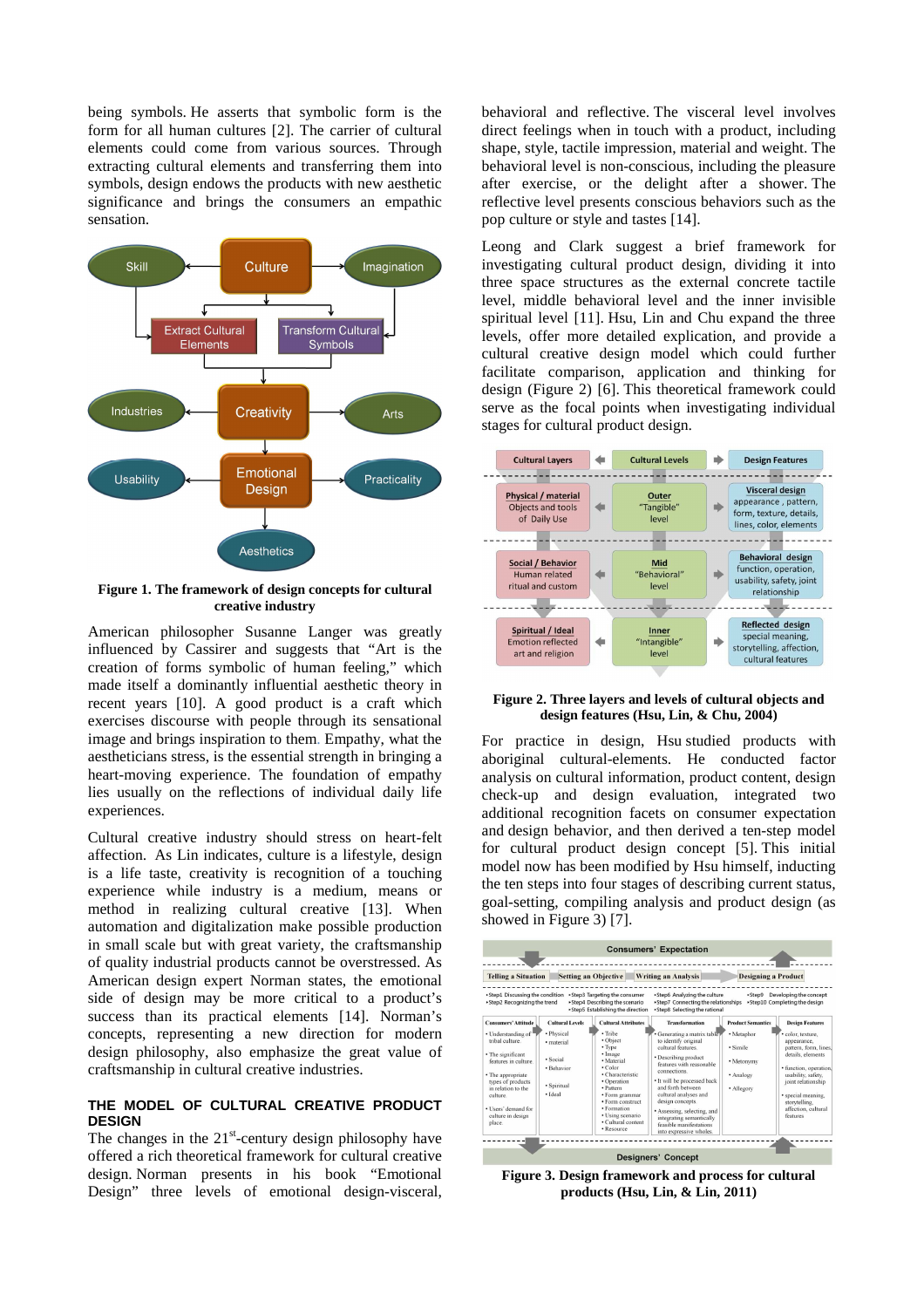As mentioned above, the essence of cultural creative design is to extract cultural elements and transform cultural symbols. In the ten steps presented in Figure 7, the first two identify the fundamental starting points for product design, steps three to five emphasize setting design principles from the consumer viewpoints, steps six to eight concretely and thoroughly depict the process in capturing cultural elements, and the final two steps stress the transformation of cultural symbols. As a guideline, the first five steps could be applied to general product design, while the latter five outlines the true essence for cultural creative product design.

Figure 3 illustrated how cultural symbols could be transferred to concrete products, Hsu presented rhetorical methods including metaphor, simile, metonymy analogy, and allegory. Starting the 80s, design scholars has been devoted in research of product semantics. Krippendorff and Butterstated that conventional semantics stress the interrelationship among sigh, referent and though, emphasizing linguistic expression; product semantics, on the other hand, looks at a product as a symbol system, investigates the symbolic qualities of a product from the perspectives of its operation and application and employs the knowledge for product design [8]. They suggested that, from product semantics, the success of product design relies not only on the physical and biological functions of the product but also its psychological functions and its links with the social and cultural context.

In fact, a good product is art, moving people through the discourse of its sensational image. French structuralist Levi-Strauss claimed that art is also a language. That is, language and art are both symbols which carry human thoughts and emotions. Linguistic expressions can become meaningful only when conducted with appropriate rhetoric [16]. Richards defined the term in his book *The Philosophy of Rhetoric* that rhetoric stands for a philosophic inquiry into how words work in discourse [15].

Among various approached of rhetoric, figure of speech is one technique that -- for vivid expression. Employing the method of "signifying intention with an object" (以 物 託 意 ), the abstract concepts are simplified and expressed vividly. Figure of speech include simile, metonymy, metaphor, etc., with metaphor the most widely used and most important. Cassirer indicated that, in daily discourse, people interact with figure of speech and inevitably uses metaphor [3]. American linguists Lakoff and Johnson stated in their book *Metaphor We Live By* that in our daily life is flooded with metaphor, not only in languages, but also in thoughts and action. They claimed that the nature of human speech, action and thoughts is metaphorical [9].

Metaphor is defined as an expression in which humans uses their recognition of a specific item to illustrate another item [9]. There were such metaphorical methods long in Chinese literature. According to Shi Jing (詩經), an ancient Chinese book of songs, there were three

methods for rhetorical expression-the so called Fu (賦), Bi  $(\sharp \uparrow)$ , and Sin  $(\mathfrak{H})$ . Liu Sie, the author of Wen Sin Diao Long (文心雕龍), the earliest Chinese literary criticism written in the  $5<sup>th</sup>$  century, explains, "Bi is to analogize one thing to another. Sin is to address one thing by the name of something intimately associated with that thing or concept". Chu Si, a famous scholar of the Song Dynasty in the  $12<sup>th</sup>$  century, further explores, "Fu is to state an event straight forward, Bi is to exemplify one object with another object, and Sin is to address another object before bringing about the target". In sum, Fu is a straightforward description of the event; Bi is exemplify-to analogize an event with image simulation-so as to thoroughly define its nature, making its features more vivid; Sin is to rise or develop, that is, to introduce other phenomenon or current situation, so as to lead to the target.

According to Richards' theory, the components of a metaphor are tenor and vehicle. When describing an idea, the author transferred the features of a vehicle to its tenor [15]. Richards illustrates the interactivity between the tenor and the vehicle. Su points out that the function of a metaphor is not only for rhetoric, it reflects human cognitive means of recognizing the external world [16]. Su further suggests that:

We can find from the metaphorical usage that language, a system in human world, is not only a tool for transmitting information but also a source of information. We employ special symbols to express all phenomena in real world, and interlink semantics from various domains. Such metaphorical process creates our recognition of the external world. Long used symbols could be fixed—in its denotation, new connotation now could be added through metaphorical methods to express the new life we live [17].

The above mentioned presents a thorough exploration for the link between cultural creative design and rhetoric. As for methods for metaphorical design, Wen Sin Diao Long has introduced a concrete operational model when the author stated "There are various methods for metaphorical usage. Sounds could be extracted, appearance could be simulated, moods be transferred, and events be illustrated." That is, there are no fixed rules for metaphors, sounds, appearances, moods, or materials could be freely associated and transferred. Four approaches of metaphorical design could be concluded through the above analysis: (1) associating via homonym, (2) forming via similitude, (3) creating via empathy, and (4) inventing via analogy.

As for carriers of the cultural elements, they could be tangible objects such as personages, animals, landscape, and instrument; they could be invisible idea such as philosophy of life, ritual regulations and doctrines; they could be events in space-time such as folk customs, myths, and festivals; and they even could be linguistic symbols.

In transferring symbols, designers should consider not only the original significance of the carriers but also the derivative meaning the carriers could contain. British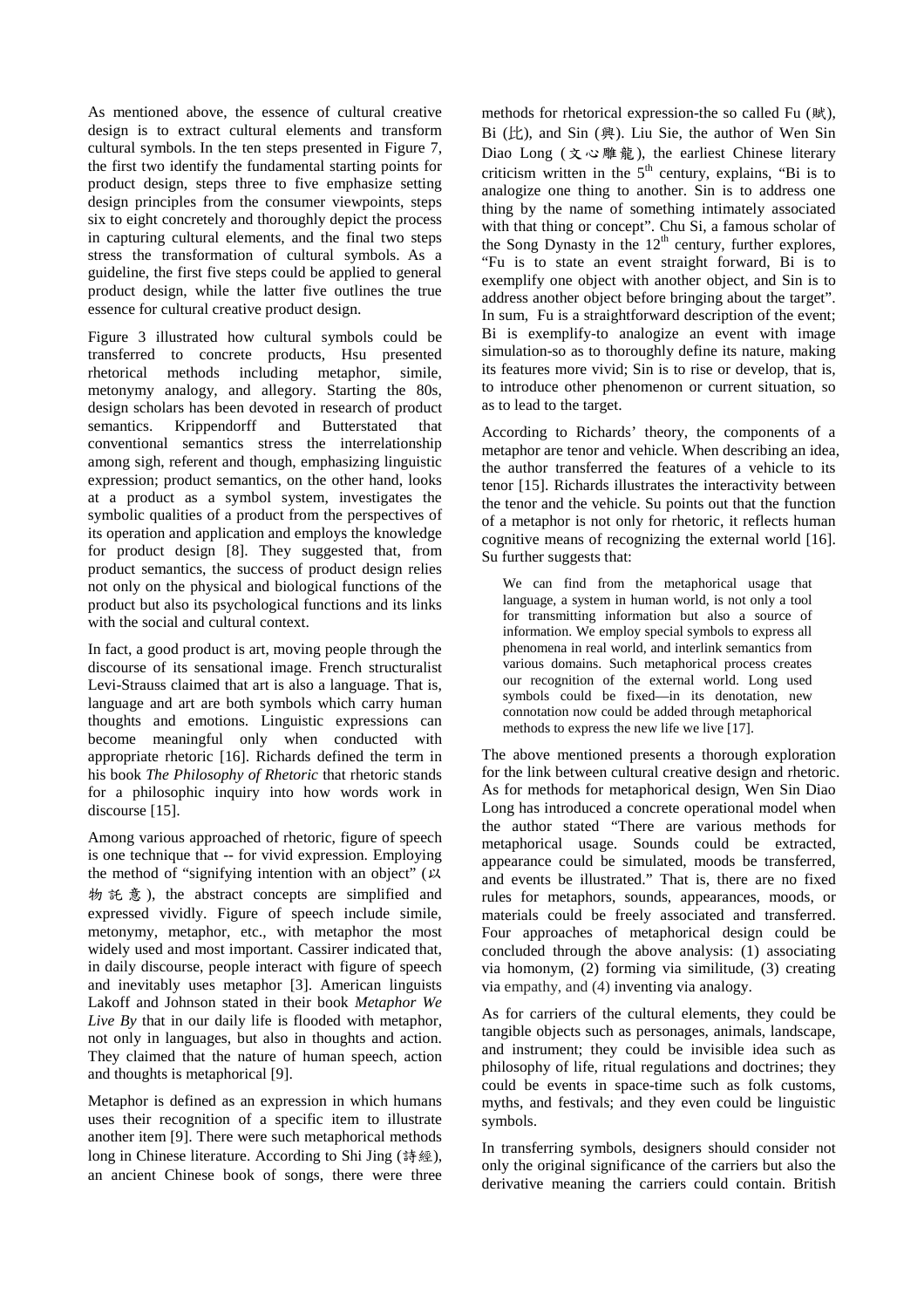literary critique scholar Bryson mentioned in his book *Vision and Painting: The Logic of the Gaze* that art is the combination of cultural signs, stressing that the connotation and denotation a symbol carries is symbiosis [1]. Connotation reflects the true value of art, demanding viewers to observe and interpret the art from the cultural background. Synthesizing the analyses above, we present the concept model for metaphorical design of cultural products in Figure 4.



**Figure 4. The concept model for metaphorical design of cultural products** 

#### **APPLYING METAPHORICAL METHODS IN CREATIVE PRODUCT DESIGN**

Ninety years ago, Walter Gropius founded Bauhaus in Germany with the slogan of "The new unity of art and technology". The program was based on contemporary artistic styles, integrating craftsmanship and industrial technologies, and has then become the founder modern design education. For ninety years, Bauhaus' design ideals has accomplished a worldwide modern design and led the world into what it looks like in the twentiethcentury modernized world. It also brought modern design into a brand new status.

Lin indicated that the foundation of future Taiwanese development of cultural creative industries would be the "craftsmanship" and the "art" related to crafts [13]. Use is what industrial products stress while user is the main body. Crafts appeal to aesthetic features of "art" while industrial products emphasize the "standardized" technical specifications. As mentions above, technology and art differs in that art is an emotional expression, the aesthetical foundation of creative crafts lies on the imagination of the creators. Taiwanese culture is diverse and rich. The development in literatures, arts, religious customs, and implement inventions has become a dominant source of inspiration for craft product design. Four cases are introduced below employed the model of cultural creative design.

#### **Associating via Homonym (**喻聲取譬**)**

Figure 5 is a piece co-designed by Cheng Yu Tsai and Gee Wei Wang from Department of Crafts and Design of National Taiwan University of Art for the Creative Design Contest sponsoring by Franz Collection Inc., a famous Taiwanese porcelain company, in 2009. The piece won an outstanding price in the contest. The contest set the theme of Si (繫), a Chinese character refers to tie or link, claiming that the designs would be

modern attractive classics originated from traditional culture, and be created as long-lasting inheritance from the culture. It exemplifies how lines could be linked and inherited. The two students employed the metaphorical method of taking analogy from homonym, taking another word of the same pronunciation Si  $(\&)$ , a Chinese character refers to game, as its theme, extracting cultural elements from traditional toys of shuttlecock, spinning top, and diabolo, and created this set of dinning utensils.



**Figure 5. Si (game/link), 2009, (Designed and made by C. Y. Tsai & G. W. Wang)** 

The design used two composite materials of wood and ceramics. The ends of the two pairs of chopsticks are shaped as the feather of a shuttlecock. A couple of bowls could form the shape of a diabolo when the bottoms, made with powerful magnets around their wooden rim, met. The seasoning pot is made into the shape of a spinning top, standing on a wooden pad. The products looks like a set of Chinese toys, but becomes several pieces of dinnerware when separated, this is how the design brings attraction and pleasure.

#### **Forming via Similitude (**方貌塑形**)**

Figure 6 is a piece co-designed by two Master's students Lee Jen Fu and Shi Jie Shen from Department of Crafts and Design of National Taiwan University of Art. The product is a set of seasoning pots, titled "The Flavor of Bodhi (Buddhist phraseology meaning enlightenment)".



**Figure 6. The Flavor of Bodhi, 2007 (Designed and made by L. J. Fu & S. J. Shen)** 

The work was made through into the shapes of meditating monks with material of indigenous Taiwanese juniper. The monks seem peaceful, giving an impression of peace, ease, and abstinent. The top section of the head is a cover drilled with three scars in the head so as to be a shaker for seasonings such as salt and pepper. The implication of the scars for our daily life is that, pouring seasonings through the scars, we could be reminded, in our daily diet, to obey the religious discipline and be moderate in consuming the seasonings that we mostly overtake. The reminder will certainly help make our diet healthier by taking less seasoning.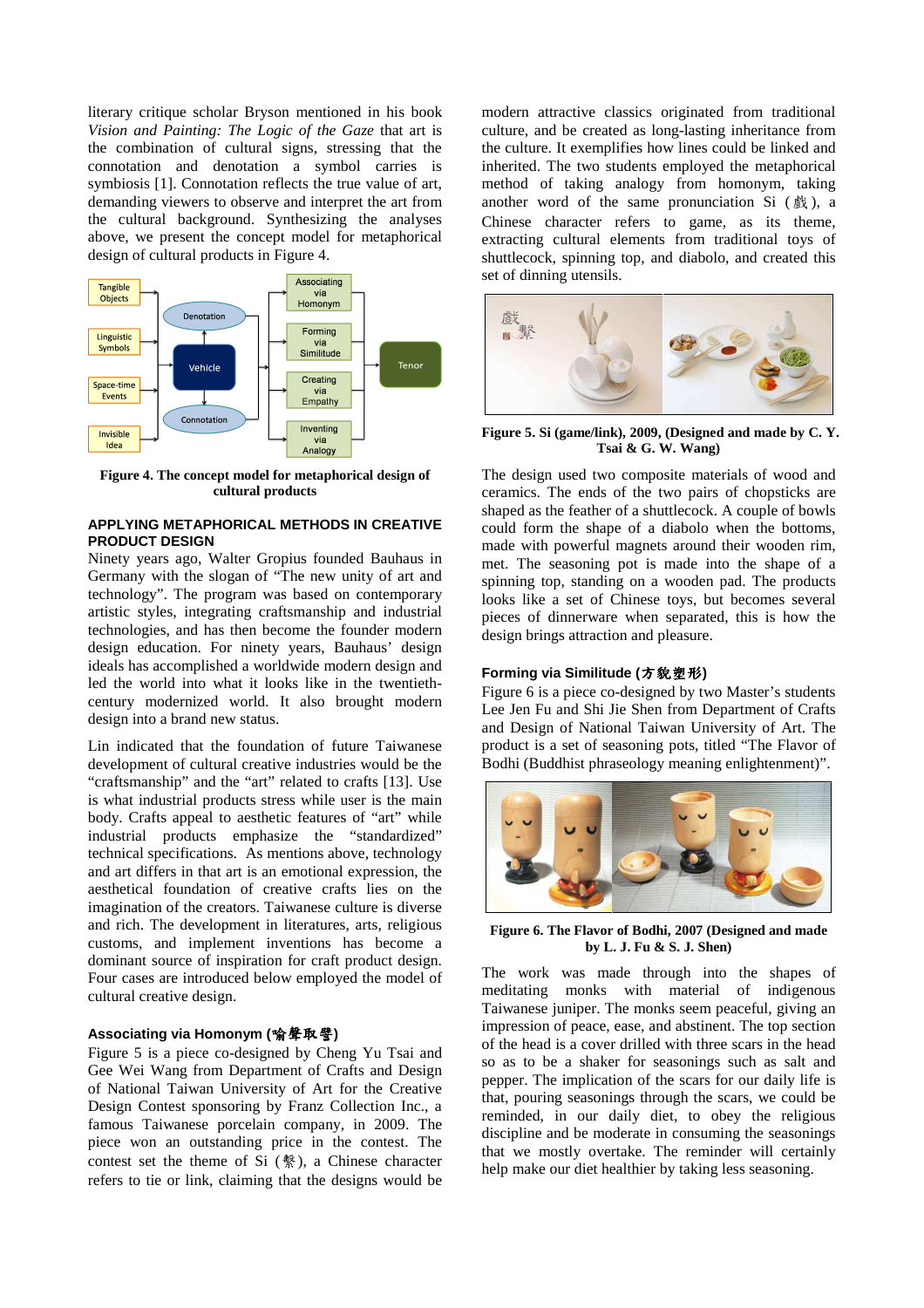#### **Creating via Empathy (**擬心開物**)**

Figure 7 is the piece titled "Reunion". It was designed by Jian Hua Lee from Department of Crafts and Design of National Taiwan University of Art for the 2009 Young Designs' Exhibition. The product is a set of key chains and a key box.



**Figure 7. Reunion, 2007 (Designed and made by J. H. Lee)** 

The association of Moon festival is created with the shape of a moon cake, while the concept of reunion is transferred from the festival. The scenario is set for ordinary families—each key is carried away by members of the family when they leave in the morning, leaving the key box empty; the key box becomes full when family members come back in the evening and join each other for a reunion. The piece is made by leather and wood, with an LED light inside the box, giving a warm atmosphere of affinity and thus completes the conception of family reunion with a full moon.

## **Inventing via Analogy (**譬事成器**)**

Figure 8 presents the pieces designed by Miss Yi Chu Hsieh from Department of Crafts and Design of National Taiwan University of Art for the 2009 Young Designs' Exhibition. She started with the concept of an abacus, traditional Chinese calculating tool, employing the theme of "Calculated", the past participle of English "calculate" for crating these three desktop stationary set.

The first is a calendar titled "counting the days". It contains two groups of beans representing tens digit and units digit for the maximum of 31 days. The tens digit needs only three beans on it. There is a horizontal rod underneath, using one bean for left-right movement in recording the weeks, the rod is divided into seven sections, the left red one stands for Sundays while the right green – for Saturday and the ones in-between for Monday through Friday.

The second is called "Bow Zong Zi". Zong Zi is a traditional Chinese food, made of glutinous rice stuffed with different fillings and wrapped in bamboo leaves. Bow Zong Zi means wrapping glutinous rice. The pronunciation refers to "definitely hitting the target". This work is a date-recording calendar for students to count down of the date for the Entrance Exams. There are three groups of beans so that a student can countdown from 365 days ahead of the exam.

The third calendar "loving the days" is also for daterecording, counting the days in love starting from the first day of the oath for love. The shape of love implies affection. There are four groups of counting beans for accumulating the days in accordance with traditional calculation method of an abacus. There is no worry for running out of beans for there are 9999 days recorded by the whole cycle of calculation. "Nine" has the same pronunciation as "long-lasting" in Chinese. 9999 reflecting the Chinese poetic expression of "as there are endings of the earth and the universe, there is no ending of the love we share."



**Figure 8. Calculated, 2009 (Designed and made by Y. C. Hsieh)** 

These three pieces extended the "calculation" function of traditional abacus and transferred them to "counting" or "recording" while applying them to situations where a modern society needs date-recording or time-counting. The designer adequately realizes the concept of symbolic transfer and demonstrates the value of modern crafts in cultural creative industries.

| Vehicle                |                               | 高尔     |        |        |        |
|------------------------|-------------------------------|--------|--------|--------|--------|
| Types of Vehicle       | Tangible<br><b>Objects</b>    | $\ast$ | $\ast$ | $\ast$ | $\ast$ |
|                        | Invisible<br>Idea             |        |        |        | $\ast$ |
|                        | Space-time<br>Events          |        |        | $\ast$ |        |
|                        | Linguistic<br>Symbols         |        | $\ast$ |        |        |
| Approaches of Metaphor | Associating<br>via<br>Homonym | ∗      |        |        | $\ast$ |
|                        | Forming<br>via<br>Similitude  | $\ast$ | ∗      | $\ast$ | $\ast$ |
|                        | Creating<br>via<br>Empathy    |        | $\ast$ | ∗      |        |
|                        | Inventing<br>via<br>Analogy   |        | $\ast$ | $\ast$ | Ж      |

#### **Table 1. The analysis of the metaphorical approaches employed in the four samples**

All the four design illustrations transferred cultural symbols into concrete products through metaphorical concepts—through sounds with homonym, shaping with similitude, object with empathy, and utensils with analogy. Designers do not have to rely solely on one specific method because creativity could produce various applications. The following table summarizes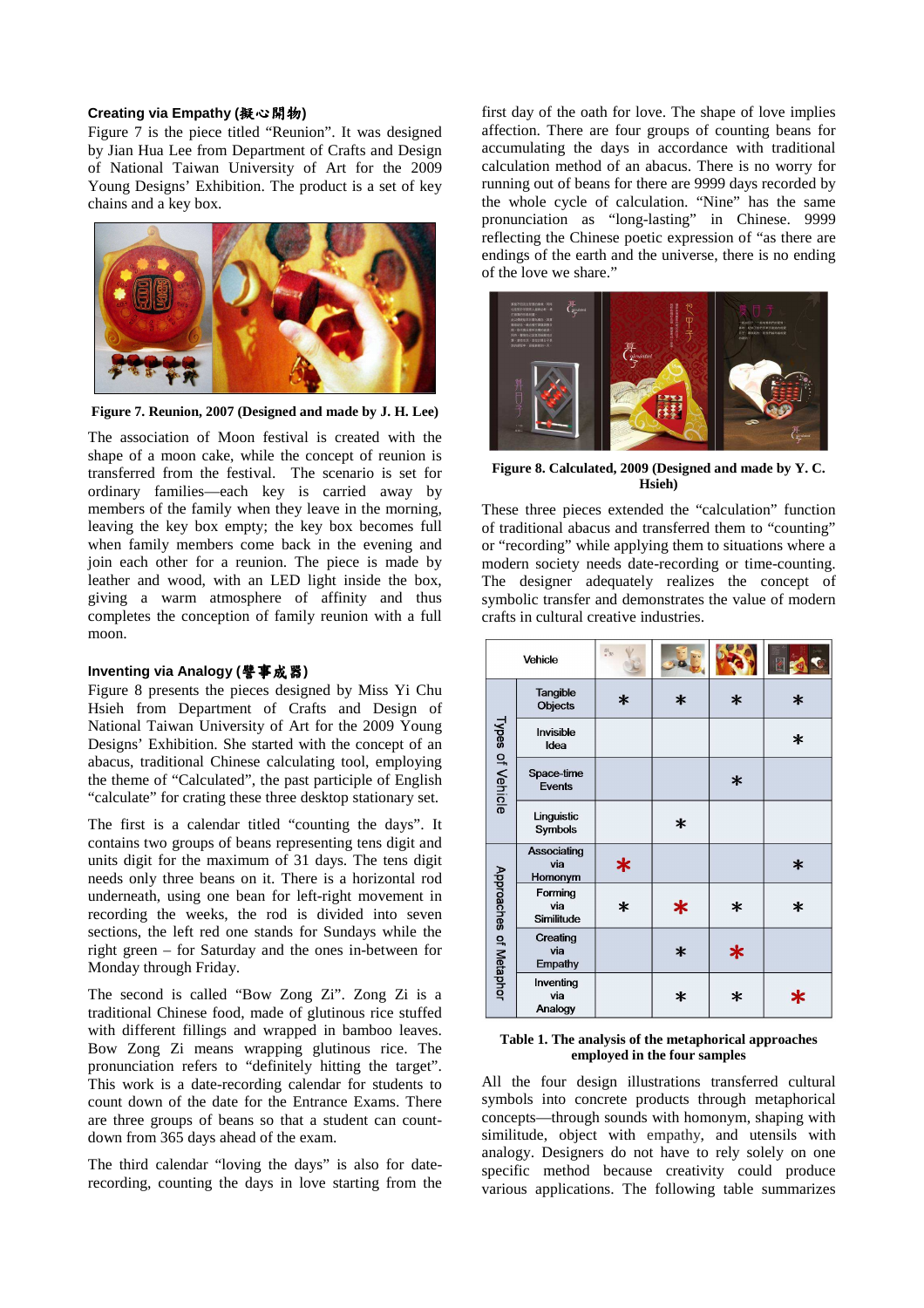the carrier types and methods for metaphorical of the four sets of products.

Employing the methods of "associating via homonym" and "forming via similitude," the first piece of "Si" (game/link) uses two homonyms to link the two concepts of gaming playing and cultural heritage and presents the shape of child toys. The second piece of "The Flavor of Bodhi" employs three metaphorical methods of "forming via similitude", "creating via empathy", and "inventing via analogy" in shaping the product as a monk. The implication of the philosophy of a monk's simple life are drawn as its essence, the scars on the head are symbols for expressing the consciousness in to comply with the discipline of food intake. The next piece of "reunion" uses the three identical methods as the second one. The essential significance is a holiday and its symbol of a holiday feast, presenting the shape of a moon cake in implicating the moon festival and thus the major concept of reunion in the holiday.

The fourth piece "calculated" presents a real object of an abacus which—the function of calculation as its vehicle. The term "Bow Zong Zi" is linking to words of "definitely hitting the target", a method of "associating via homonym"; "counting the days" and "loving the time/days" extends the significance of calculation to counting and recording, a method of "creating via empathy". The three products retains the shape and function of an abacus, they could be referred to the method of "forming via similitude".

## **CONLUSION**

Taiwanese craft master Suei long Yen had foreseen in the mid- $20<sup>th</sup>$  century that Taiwanese craft industry should create works which could inspire our people, could reflect daily lives, uses local materials and could function for modern life [18]. Zhou Li Kao Gong Ji states that "wise people create crafts, skillful ones depict them, the skill is passed on from generation to generation, and this is craftsmanship." At the beginning of the  $20<sup>th</sup>$  century Ya-Tang Lien had written a chapter specifically on "Craftsmanship" when he wrote "The Panorama of Taiwan History" because he considered craftsmanship is a way to benefit all people in the country. He praised the divinity of crafts and claimed that the delicacy of craftsmanship would be able to institute the Universe.

In sum, craftsmanship is the creative activities our pioneers undertook for solving problems in daily lives for food, clothing, inhabitance, and transportation. Along the process of civilization development, they managed to improve techniques, better utility functions, and beautify the appearance of the crafts. The level of craftsmanship thus becomes a significant indicator of civilization. Originated from craft activities, craft has been first meant for solving daily problems and now a means for inspiration and pleasure in addition to functional tools.

The global village is now entering an era of aesthetic economy. To consumers in developed countries, the price of a product is no longer the only consideration for consumption, instead the creativity and the design of the product becomes a dominate factor. Taiwan government's efforts in promoting culture creative industries is the exact reflection of the trend. The distinction between industrial products and delicate crafts gradually diminishes. Designers of the new generation should be capable of expressing design concepts through craft materials to reflect the actual experience of local living.

Each of the pieces presented in this article shows individual reflections of their cultural environments and their sensitivity towards the trend of culture creative design. Although commercialization and marketing are significant goals for product design, the limitless human creativity and the cultural inspiration are the most precious.

#### **REFERENCES**

- 1. Bryson, N. (1983). *Vision and painting: The logic of the gaze.* New Haven: Yale University Press.
- *2.* Cassirer, E. (1962). *An essay on man: An introduction to a philosophy of human culture*. London: Yale University Press.
- 3. Cassirer, E. (1979). *Symbol, myth, and culture.*  London: Yale University Press.
- 4. Chinese Culture Academy (2002).*The artistic characteristics of Shi Jing—The expressive approaches of Fu, Bu, and Sin.* Retrieved from: http://www.chiculture.net/0402/html/b18/0402b18.h tml
- 5. Hsu, C. H. (2004). *An application and case studies of Taiwanese aboriginal material civilization conferred to cultural product design*. Unpublished master's thesis, Chang Gung University, Taoyuan, Taiwan.
- 6. Hsu, C. H, Lin, R.T., & Chiu W. K. (2004). Taiwanese aboriginal product design*. International Innovation Design Symposium Thesis*, 157-164.
- 7. Hsu, C. H., Lin, R. T., & Lin, C. L. (2010). *A study of framework and process development for cultural product design*. HCI International 2011, July 9-14, 2011, Orlando, Florida, USA.
- 8. Krippendorff, K., & Butter, R. (1984). Product semantics: Exploring the symbolic qualities of form. *Innovation* Spring, 4-9.
- 9. Lakoff, G, & Johnson, M.(1980). *Metaphor we live by.* Chicago: University of Chicago Press.
- 10. Langer, S. K. (1953). *Feeling and form: A theory of art developed from philosophy in a new key*. NY: Charles Scribner's Sons.
- 11. Leong, D., & Clark, H, (2003). Culture-based knowledge towards new design thinking and